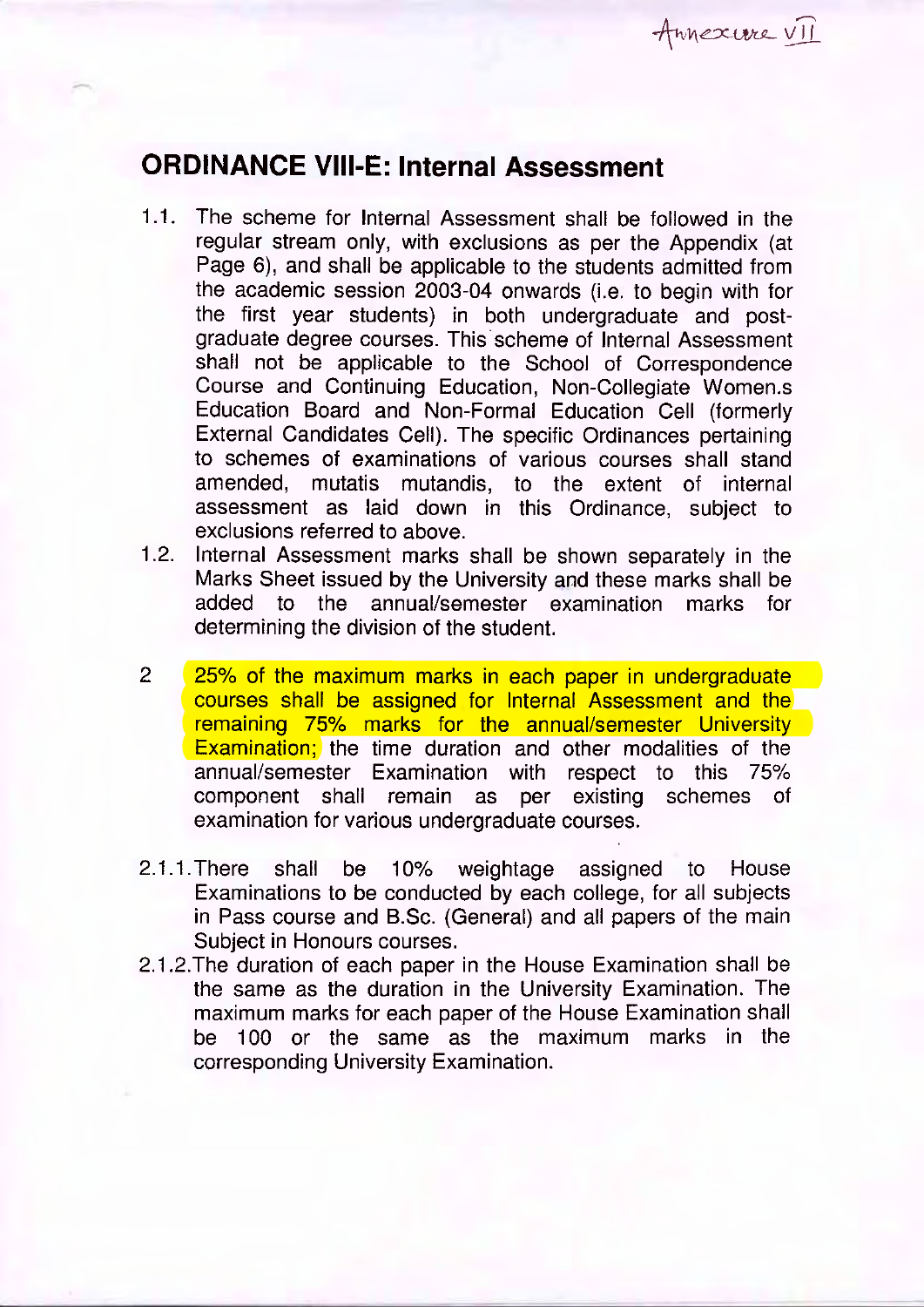- 2.1.3. The University reserves the right to scrutinize some or all the scripts of any paper in any course in a College during the period of retention of papers, Which duration shall be till declaration of results by the University, acopy of the question paper shall be sent to the Examination Branch of the University and the College shall maintain a proper record of the question papers of the House Examination.
- 2.2.1. Each student shall be assessed on the basis of written assignments/tutorials as well as on the basis of project reports/term papers/seminars. There shall be 10% weightage for such written assignment; and project reports/presentations/term papers/seminars. Each student shall be given at least one written assignment per paper in each term, subject to a maximum of 12 written assignments per year for all the papers taken together.
- 2.2.2.Where the maximum marks in a paper are less than 100, for example 50 marks, the nature of written assignments/ tutorial work shall stand adjusted pari passu.

2.2.3. There shall be 5% weightage for regularity in attending lectures and tutorials, and the credit for regularity in each paper, based on attendance, shall be as follows : More than 67% but less than 70% - 1 mark 70% or more but less than 75% - 2 marks 75% or more but less than 80% - 3 marks 80% or more but less than 85% - 4 marks 85% and above - 5 marks [Medical certificates shall be excluded while calculating credit

towards marks to be awarded for regularity, though such certificates shall continue to be taken into account for the purpose of calculating eligibility to appear for examinations as per the existing provisions of Ordinance  $VII.2.9.(a)(ii).1$ 

2.2.4.There shall be a Moderation Committee for lnternal Assessment in each College, discipline-wise, which shall comprise of the senior most teacher in the department, the teacher-in-charge of the department and the previous teacher-in-charge of the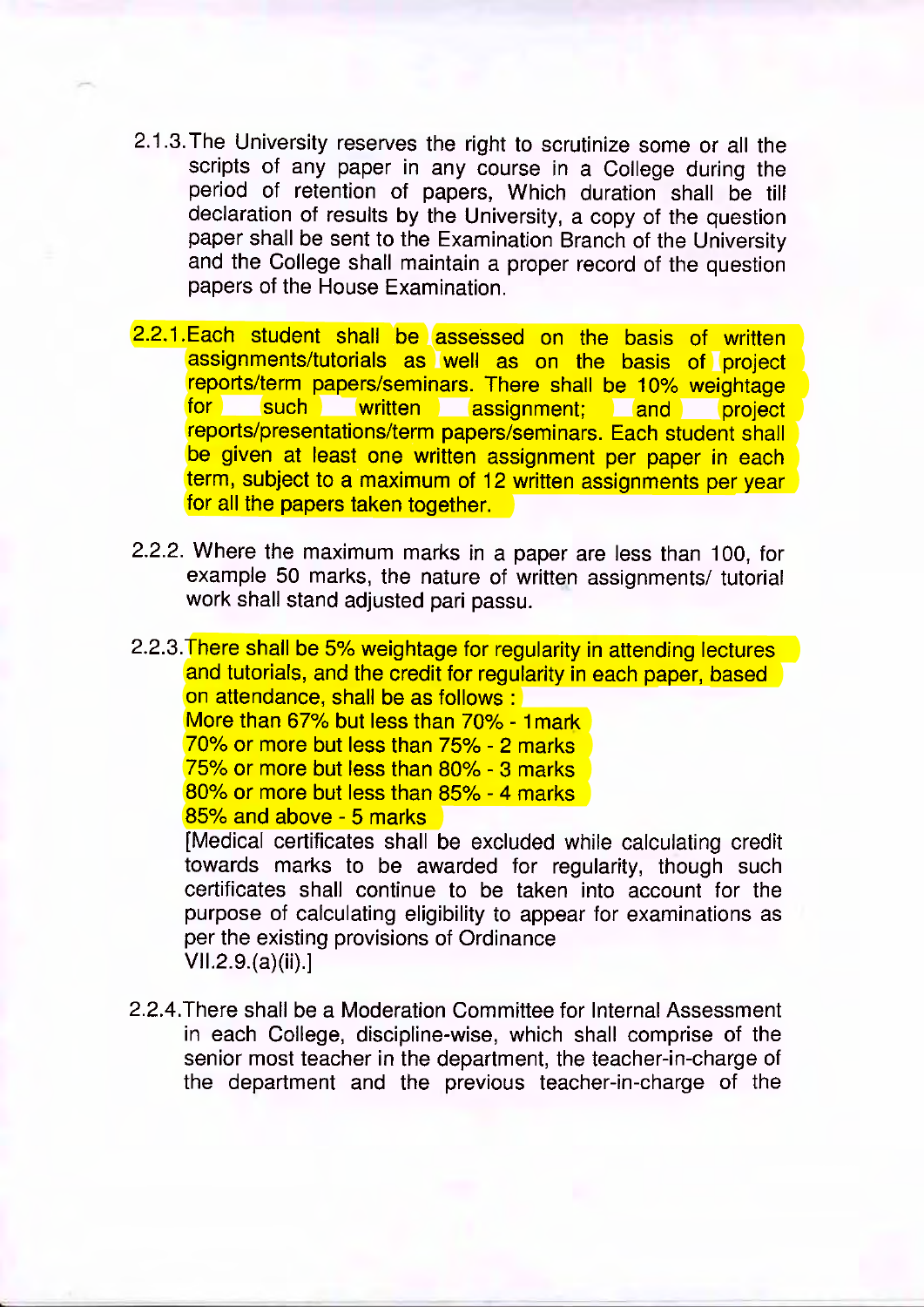department: provided that if, for any reason, the membership of the Committee falls below 3, the Principal of the college shall nominate suitable members from among the teachers of that department/college to fill the vacancies.

- 3. With the introduction of InternalAssessment, the maximum marks for the University Examination in each paper shall stand reduced accordingly.
- 4. The promotion crieteria shall be as per the existing Ordinances for University Examinations, as applicable to respective courses. In addition, the same criteria shall apply to the total of the University Examination and the lnternal Assessment, taken together.
- $5.1$ There shall be a Monitoring Committee for Internal Assessment at the University level consisting of the Dean of Colleges as the Chairperson along with three other Deans one of whom shall be a member of the Executive Council, and the Controller of Examinations as Member-Secretary. The Committee shall monitor the receipt of Internal Assessment marks from various colleges and ensure timely compliance. lf a College fails to submit the Internal Assessment marks in time, the University shall not declare the result for such a course in that College. The responsibility for non-declaration of the result of any course in the college in such circumstances will be solely that of the college.
- There shall be a Monitoring Committee for Internal Assessment in every College, which shall be chaired by the Principal of the College and will be made up of the Vice- Principal (and in case there is noVice-Principal, the Bursar), Secretary Staff Council, and two senior faculty members to be nominated by the Principal. This Committee shall be responsible for the entire process of Internal Assessment in the College, including redressal of grievances, if any. 5.2
- In the case of students who repeat one or more paper(s), or all papers of Part I or Part ll or Part lll, the Internal Assessment marks shall be carried forward. 6.1.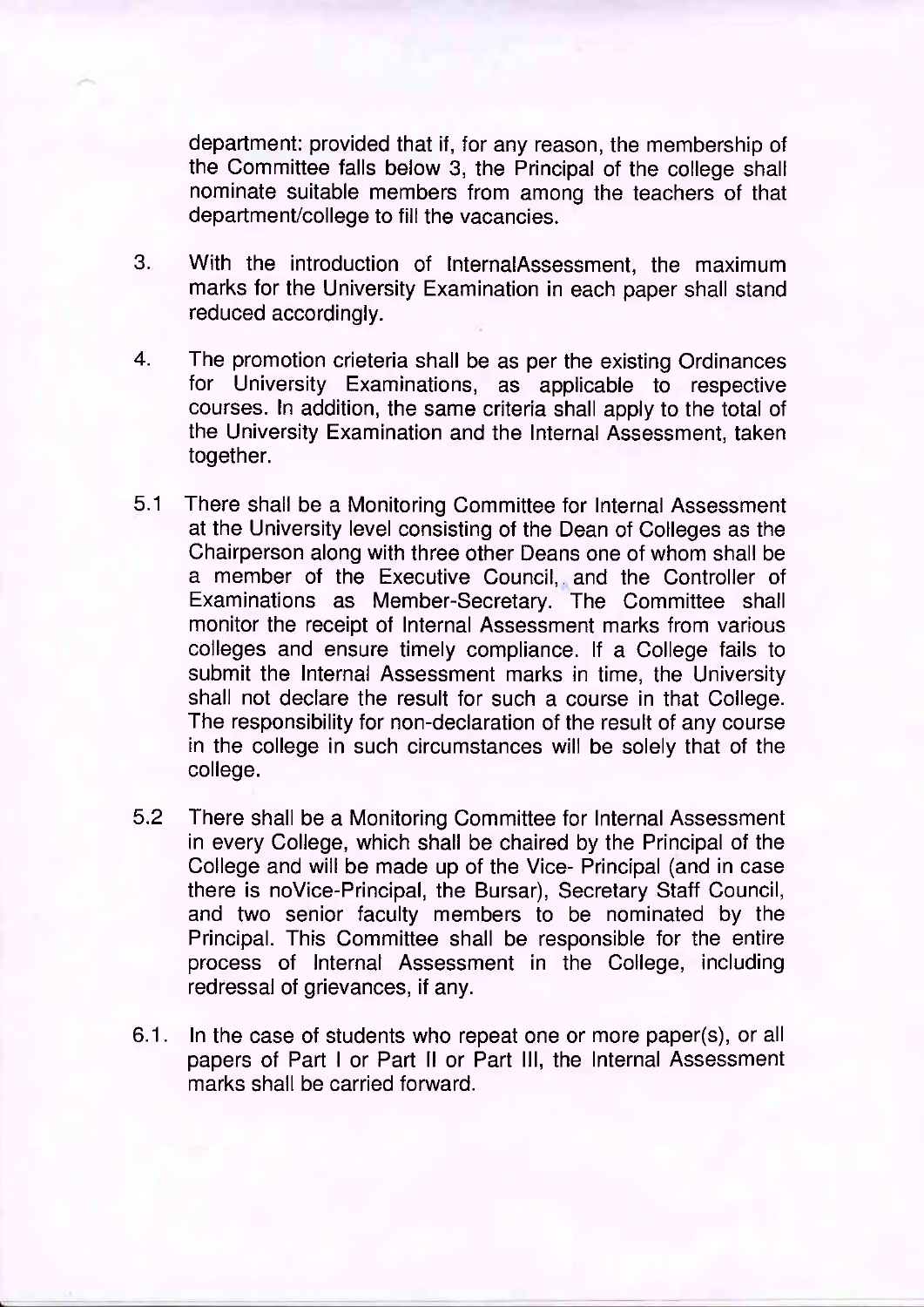- 6.2. In the following special cases, in lieu of Internal Assessment, students shall be awarded marks (for the previous years. papers) in the same proportion as the marks obtained in that paper in the University Examination :
- 6.2.1.Students who migrate from other Universities to the University of Delhi in the llndYear:
- 6.2.2.Students who fail in the Part I Examination of Honours Courses and join Pass/General Courses in the llnd year; and
- 6.2.3.Students who transfer from 1st year Pass/General Courses lo Honours Courses in the 2nd year.
- 6.3. Students who migrate from non-formal streams in the University of Delhi (i.e. School of Correspondence Courses and Continuing Education, Non-Collegiate Women.s Education Board and Non-Formal Education Cell, formerly External Candidates Cell) to the Regular stream and vice versa, shall carry as such the marks obtained in the preceding year(s).
- 7. Tutorials shall be held regularly for the post-graduate courses of the University by the concerned Department in cooperation with Colleges; and at least 25% marks shall be assigned for Internal Assessment in each paper of the post-graduate courses. The Internal Assessment in the post-graduate courses may be based on regularity and attendance; class tests and house examination; and written assignments, projects/term papers/seminars/fieldwork. Post-graduate courses where the weightage of Internal Assessment is 25 per cent or more, Departments may continue with the existing schemes.
- 8. In the case of a student who is selected as a member of the N.C.C. to participate in the annual N.C.C. Camps or is deputed to undertake Civil Defence work and allied duties, or in the case of a student who is enrolled in the National Service Scheme and is deputed to various public assignments by or with the approval of the Head of the institution concerned, or a student who is selected to participate in sports or other activities organized by the Inter-University Board or in national or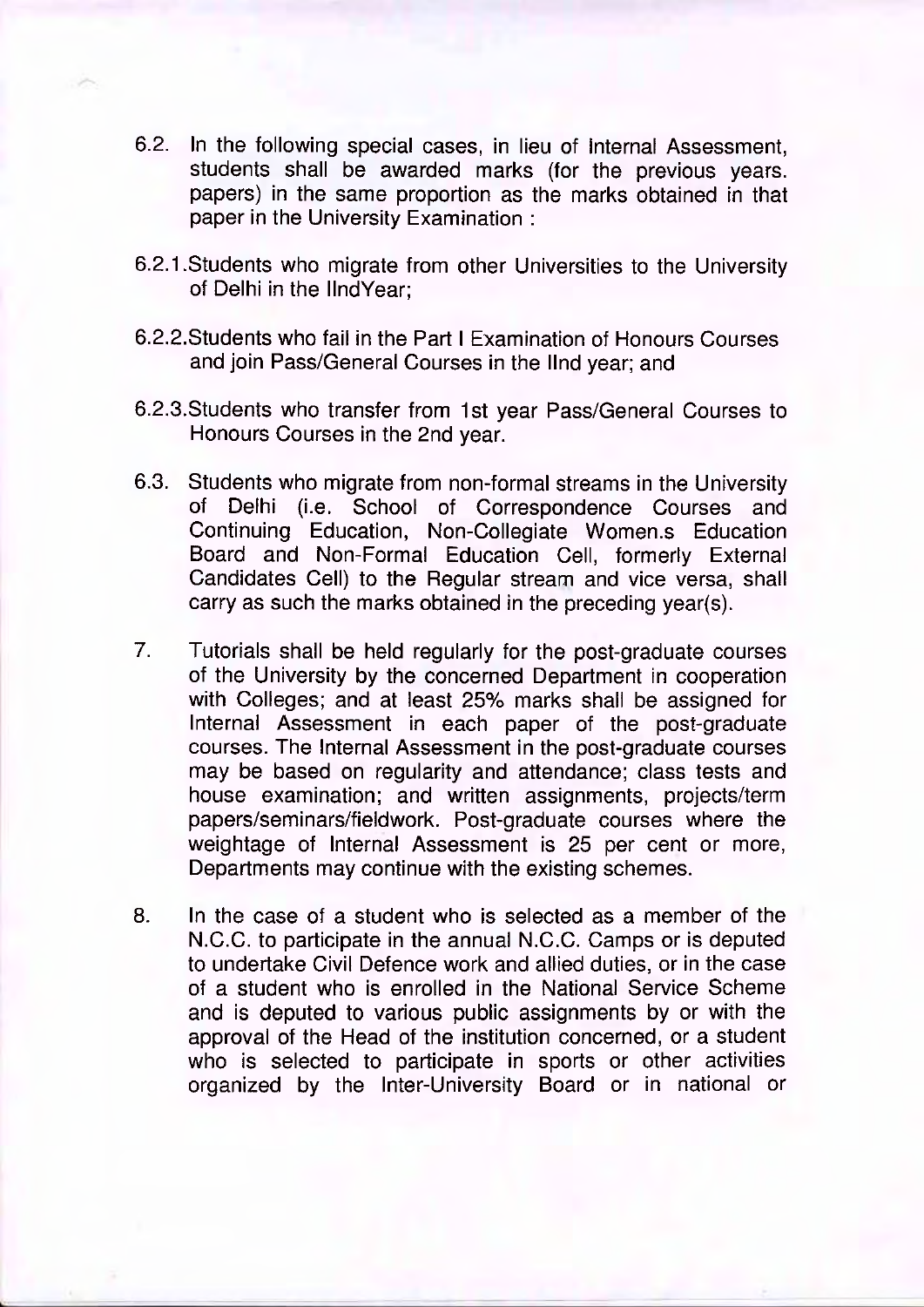international fixtures in games and sports approved by theVice-Chancellor, or a student who is required to represent the University at the Inter-University Youth Festival, or a student who is required to participate in periodical training in the Territorial Army, or a student who is deputed by the College to take part in lnter-College sports, fixtures, debates, seminars, symposia or social work projects, or a student who is required to represent the College concerned in debates and other extracurricular activities held in other Universities or such other activities approved by the Vice-Chancellor, the following provision will apply :

- 8.1. A student in the categories listed above, will have to fulfil the requirement of written assignments and projects/term of written assignments and projects/term papers/seminars/field-work with the flexibility, however, that he/she may, if necessary, be allowed additional time for submission of written assignments.
- 8.2 A student in the categories listed above, who is unable to write the House Examination on account of his/her participation in such aforesaid activities, may be assessed by the College through an alternative mode in lieu of the House Examination. This may be done only in exceptional circumstances.
- 8.3 A student in the categories listed above, will get the benefit of attendance for Internal Assessment for the classes missed as per the existing provisions of Ordinance Vll.z.(9)(a)(i).
- 9.1. The University reserves the right to review, and if necessary moderate the marks in Internal Assessment in any paper/ papers in any College/Department.
- 9.2. The respective University Moderation Committees in each subject shall moderate, if necessary, the Internal Assessment marks across Colleoes.